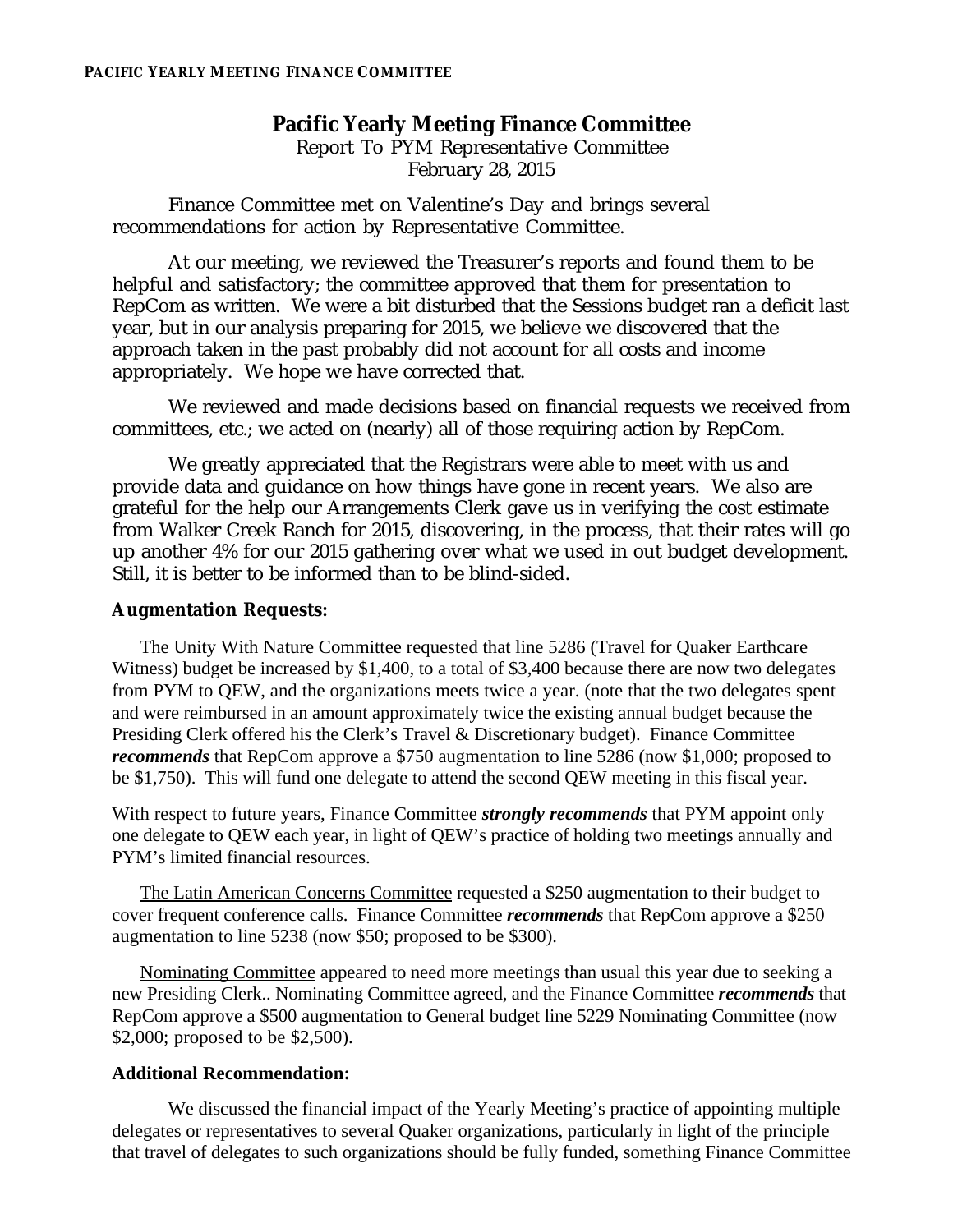#### **PACIFIC YEARLY MEETING FINANCE COMMITTEE REPORT TO REPRESENTATIVE COMMITTEE 2015**

proposed several years ago. The Finance Committee *strongly recommends* that Yearly Meeting appoint no more than three representatives to the governing bodies of any Quaker organization, and, if so, PYM should budget travel expenses accordingly. Such a policy would reduce our number of appointments to AFSC, FCNL William Penn House, and FWCC. This would not affect the number of representatives to FWCC Triennials or gatherings that replace the Triennials, because these are not annual events and attendance at those events is not in the nature of governance.

# **PYM Summer Session 2015 Budget and Fee Schedule:**

Ed Flower, Joyce Samati, and Sarah Tyrrell were indispensable in helping the committee arrive and recommendations that the committee is reasonably comfortable with.

Our estimated costs for 2015 are based on last year's pattern and number of persons attending PYM, suing budgets for activities in line with last year's experience with adjustments for requests, and Walker Creek Ranch's estimate of what the bill fro use of the facilities would be using their newer 2014-2015 rates. We subsequently received a close estimate of how much Walker Creek Ranch's rates will go u for this coming PYM, which happens after July 1, 2015 (rates are set by school district fiscal year, July 1 through June 30).

Finance Committee proposes the following budget (last column) for our forthcoming PYM sessions in July 2015:

|                                        | Last Year $(2014)$ |           | Proposed 2015 |
|----------------------------------------|--------------------|-----------|---------------|
|                                        | <b>Budget</b>      | Actual    |               |
| Income                                 |                    |           |               |
| $6110$ – Miscellaneous Contributions   | $\Omega$           | 325       | $\theta$      |
| $6111$ – Registration fees for Session | 96,330             | 88,925    | 109,150       |
| $6112$ – Fees from Session accounts    | 8,000              | 7,936     | 8,000         |
| $6113$ – Fees from General accounts    | 7,000              | 10,144    | 10,000        |
| 6116 – Contributions to Annual Session | 220                | 1,259     | 1,000         |
| <b>TOTAL INCOME</b>                    | \$111,550          | \$105,268 | 128,150       |
| <b>Expense</b>                         |                    |           |               |
| $6220$ – Registrar's expenses          | 200                | $\Omega$  | 200           |
| $6221$ – Secretariat's expenses        | 1,000              | $\Omega$  | 700           |
| 6222 – Arrangements Clerk expenses     | 500                | 319       | 500           |
| 6223 - Children's program              | 12,500             | 8,875     | 10,000        |
| 6224 – Cost of Facilities              | 80,000             | 90,635    | 103,000       |
| 6225 – Junior Yearly Meeting           | 5,000              | 4,124     | 5,000         |
| 6226 – Young Adult Friends             | 200                | $\Omega$  | 200           |
| $6227 -$ Breakage                      | 100                | $\Omega$  | 100           |
| $6228$ – Clerk's invited guests        | 1500               | 1,455     | 3,000         |
| 6229 - Insurance                       | 500                | 340       | 400           |
| $6232 - Bank fees$                     | 50                 | $\Omega$  | 50            |
| $6233$ – Miscellaneous                 | $\theta$           | $\theta$  | $\theta$      |
| $6234$ – Fee for registration services | 3,000              | 3,000     | 3,000         |
| 6235 – Contingency expenses            | 7,000              | 262       | 2,000         |
| <b>TOTAL EXPENSE</b>                   | \$111,550          | \$109,009 | 128,150       |

### **PROPOSED BUDGET FOR 2015 SESSIONS**